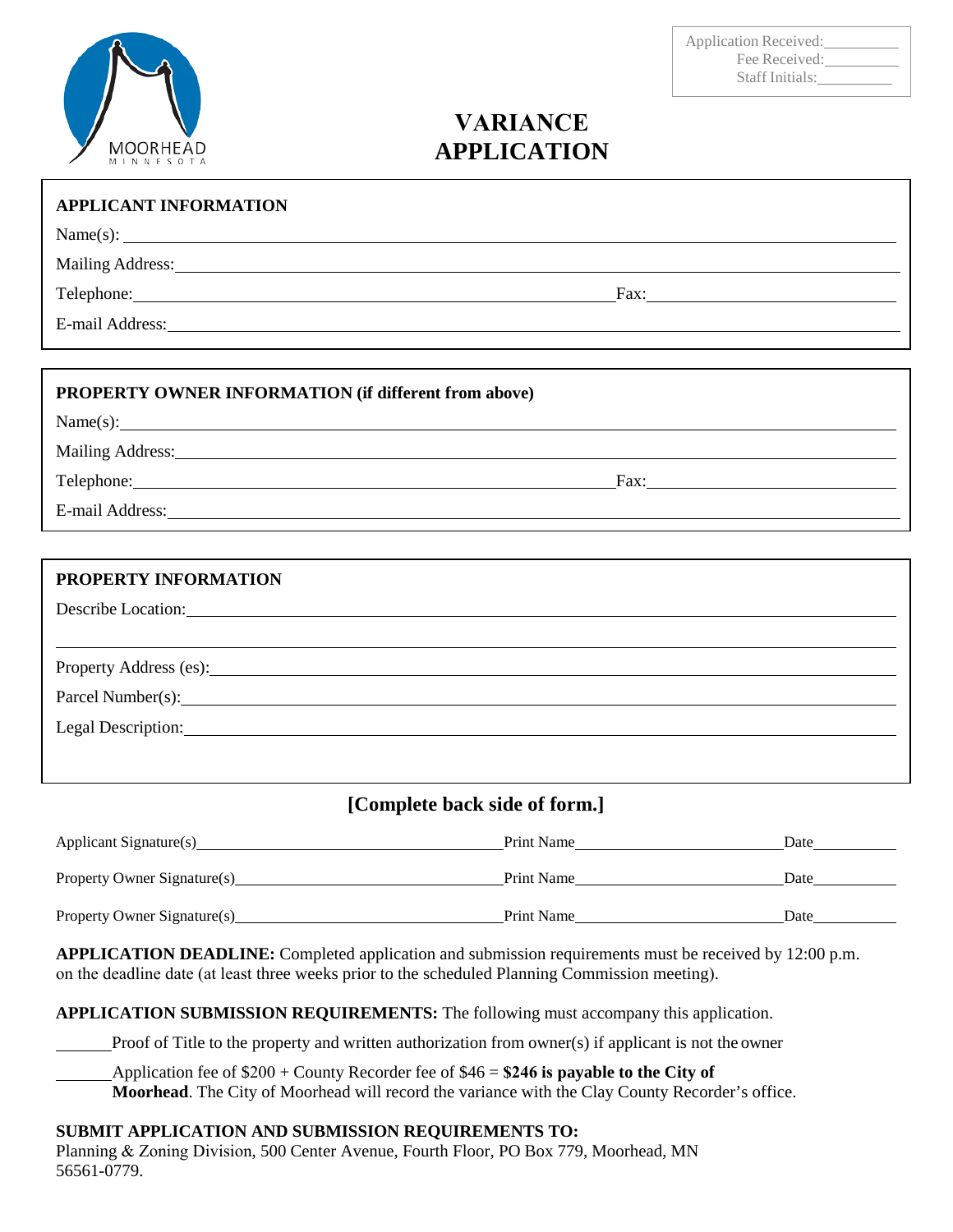### **COMPLETE THE FOLLOWING FOR YOUR VARIANCE REQUEST:**

1. Describe request:

2. State what practical difficulties would be caused to you if the variance were not granted.

3. State what special circumstances exist with your particular property or structure which makes itdifferent from other properties or structures in the same area.

4. State why the granting of this variance would not negatively impact adjoining landowners.

**Questions? Contact City of Moorhead Planning & Zoning at 218.299.5370**